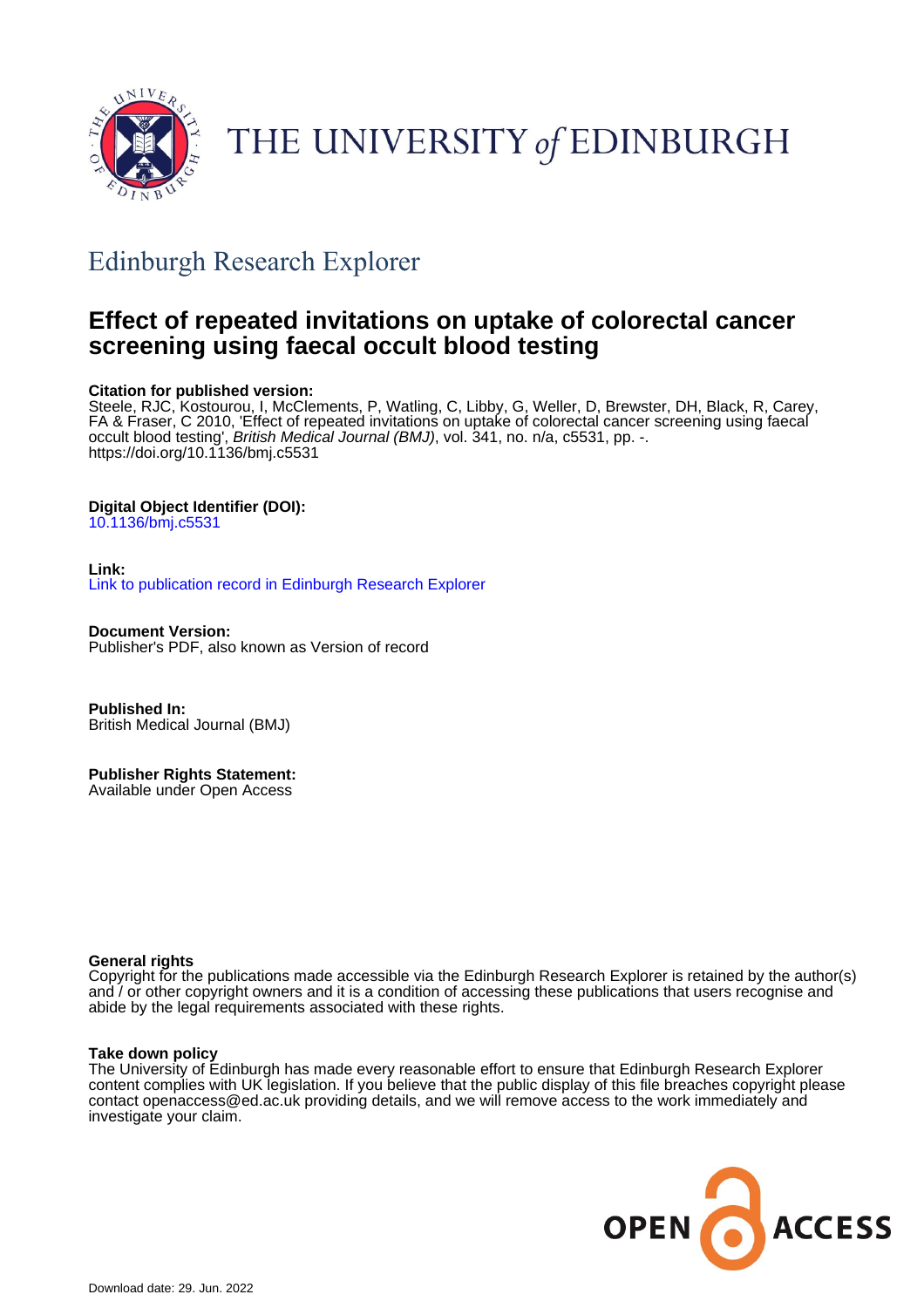# **RESEARCH** RESEARCH

# BM

## Effect of repeated invitations on uptake of colorectal cancer screening using faecal occult blood testing: analysis of prevalence and incidence screening

R J C Steele, professor of surgery,<sup>1,2</sup> I Kostourou, research fellow,<sup>1,2</sup> P McClements, statistician,<sup>3</sup> C Watling, statistician,<sup>3</sup> G Libby, research statistician,<sup>2</sup> D Weller, James Mackenzie professor of general practice,<sup>4</sup> D H Brewster, director, Scottish cancer registry,<sup>3</sup> R Black, head of programme,<sup>3</sup> F A Carey, professor of pathology,<sup>5</sup> C Fraser, director of screening laboratory2

Objective To analyse the effects of prevalence and incidence screening on uptake and detection of cancer in an ongoing, dynamic programme for colorectal screening using faecal occult blood testing.

Design Analysis of prevalence and incidence screening. Setting Three rounds of biennial colorectal screening using the guaiac faecal occult blood test in east and north east Scotland, March 2000 to May 2007.

Participants Adults aged 50-69.

Main outcome measures Uptake of screening, test positivity (percentage of those invited who returned a test that was positive and triggered an invitation for colonoscopy), positive predictive value, and stage of cancer.

Results Of 510 990 screening episodes in all three rounds, 248 998 (48.7%) were for prevalence, 163 483 (32.0%) were for first incidence, and 98 509 (19.3%) were for second incidence. Uptake of a first invitation for prevalence screening was 53% and for a second and third invitation was 15% and 12%. In the cohort invited for the first round, uptake of prevalence screening rose from 55% in the first round to 63% in the third. The uptake of first incidence screening on a first invitation was 54% and on a second invitation was 86% and on a first invitation for second incidence screening was 46%. The positivity rate in prevalence screening was 1.9% and the uptake of colonoscopy was 87%. The corresponding values for a first incidence screen were 1.7% and 90% and for a second incidence screen were 1.1% and 94.5%. The positive predictive value of a positive faecal occult blood test result for cancer was 11.0% for prevalence screening, 6.5% for the first incidence screen, and 7.5% for the second incidence screen. The corresponding values for the positive predictive value for adenoma were 35.5%, 29.4%, and 26.7%. The proportion of cancers at stage I dropped from 46.5% for prevalence screening to 41% for first incidence screening and 35% for second incidence screening.

Conclusions Repeat invitations to those who do not take up the offer of screening increases the number of those

who accept, for both prevalence screening and incidence screening. Although the positive predictive value for both cancer and adenomas fell between the prevalence screen and the first incidence screen, they did not fall between the first and second incidence screens. The deterioration in cancer stage from prevalence to incidence screening suggests that some cancers picked up at incidence screening may have been missed on prevalence screening, but the stage distribution is still favourable. These data vindicate the policies of continuing to offer screening to those who fail to participate and continuing to offer biennial screening to those who have accepted previous offers.

#### **INTRODUCTION**

In screening programmes where the screening test is offered at regular intervals, the terms prevalence and incidence screening are widely used. Prevalence screening refers to the first time a population is screened and the term incidence screening is used to describe subsequent screens.<sup>1</sup> Strictly speaking this nomenclature is incorrect, as no screening test is sufficiently sensitive to detect all prevalent disease in a population, and disease detected at incidence screening may have been present at the time of prevalence screening but was missed by the test. Nevertheless, study of these distinct screening categories is important as it provides information that has central implications for the performance of a programme and in particular permits estimation of the value of repeated invitations to participate. In screening for colorectal cancer comparatively little is known about the relative effects of prevalence and incidence screening, as the only information that is available from long term screening programmes comes from population based trials of screening using the guaiac faecal occult blood test, $2-7$ where the emphasis was on the effect of the programmes on disease specific mortality.

As a result of these trials the UK departments of health commissioned a demonstration pilot to test the feasibility of introducing a screening programme using

<sup>1</sup>Department of Surgery, University of Dundee, UK

<sup>2</sup>Scottish Bowel Screening Centre, King's Cross Hospital, Dundee <sup>3</sup>Information Services, National Services Scotland, UK 4 Centre for Population Health Sciences, University of Edinburgh, UK <sup>5</sup>Department of Pathology,

University of Dundee

Correspondence to: R J C Steele, Department of Surgery and Molecular Oncology, Ninewells Hospital and Medical School, Dundee DD1 9SY, UK r.j.c.steele@dundee.ac.uk

Cite this as: BMJ 2010;341:c5531 doi:10.1136/bmj.c5531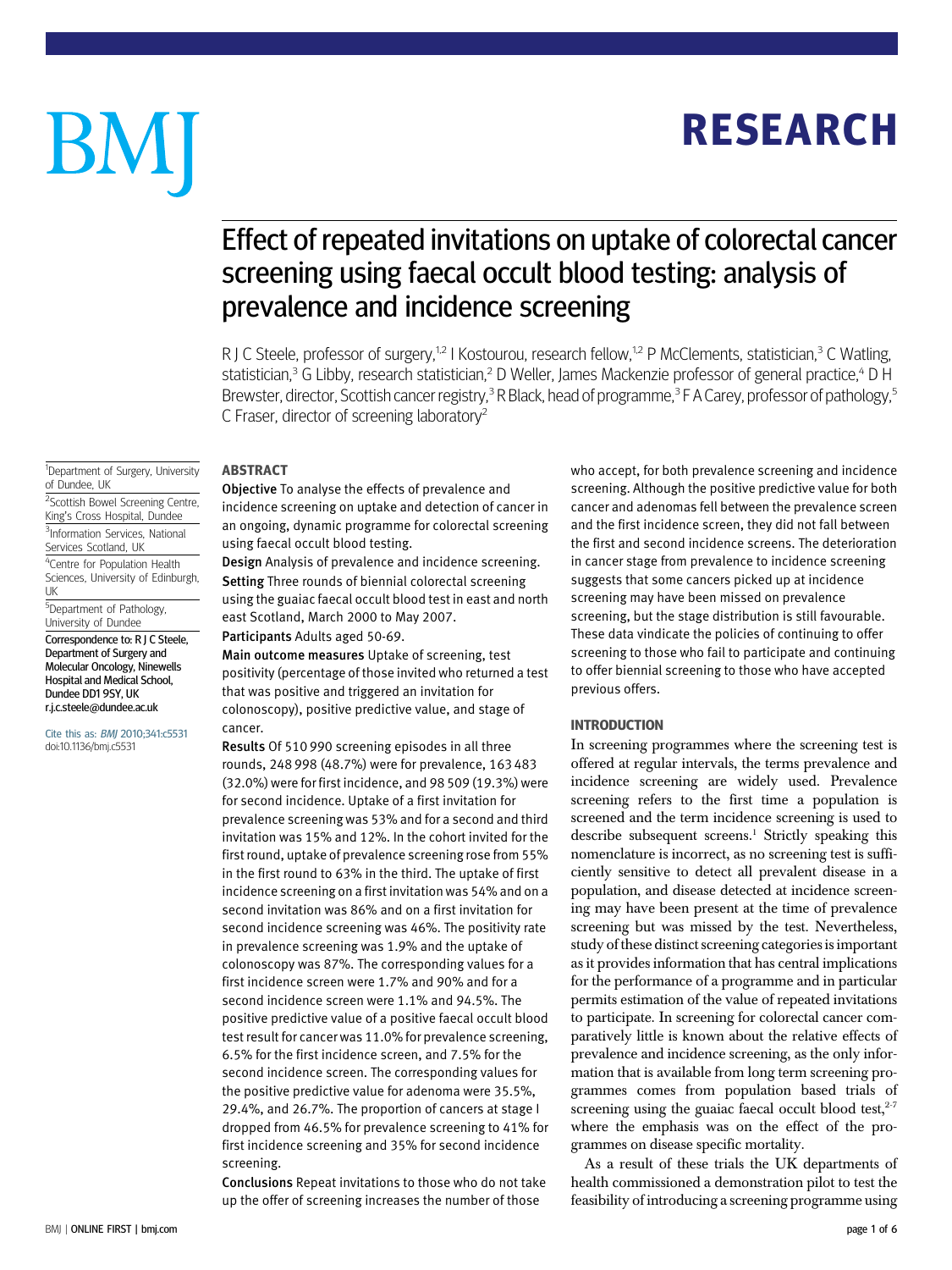the guaiac faecal occult blood test into the National Health Service.<sup>8</sup> The pilot was carried out in two areas, one in England and one in Scotland.9 In the Scottish arm of this pilot, three biennial rounds of screening were carried out between 2000 and 2006.<sup>10</sup> We examined the differential effect of prevalence and incidence screening in the Scottish arm of the pilot.

#### **METHODS**

The Scottish arm of the UK demonstration pilot was carried out in Grampian, Tayside, and Fife, using biennial guaiac faecal occult blood testing (Haemascreen; Immunostics, Ocean, NJ). Participants with five to six positive windows on the initial test (strong positive) were offered colonoscopy, but if one to four windows were positive (weak positive) participants were asked to complete a further guaiac faecal occult blood test, and if subsequent windows were positive colonoscopy was offered. Minor variations occurred in this algorithm between the three rounds and these are detailed elsewhere.10

Men and women aged 50 to 69 and living in the three pilot NHS boards were invited for screening. They were identified by the community health index and sent a test kit and an invitation to participate by post from a single screening centre located in Dundee. The community health index is a unique identifying number for everyone registered with a general practitioner in Scotland. The number is made up of the date of birth followed by four digits from which sex can be identified; the precise accuracy of the community health index in identifying place of residence is unknown, but fewer than 3% of the invitations were returned undelivered to the screening centre. Completed tests were sent back in specially designed foil envelopes to the unit laboratory for analysis. A specialist nurse contacted those with a positive test result and organised

#### Screening episode categories occurring in first three rounds of screening programme

First invitation prevalence—invitees responding to their first invitation to be screened for the first time

Second invitation prevalence—invitees responding to their second invitation to be screened for the first time

Third invitation prevalence—invitees responding to their third invitation to be screened for the first time

First invitation first incidence--invitees responding to their first invitation to be screened for the second time

Second invitation first incidence—invitees responding to their second invitation to be screened for the second time—that is, having completed a prevalence screen, they did not respond to the next invitation but did to the subsequent invitation

First invitation second incidence—invitees responding to their first invitation to be screened for the third time

Possible categories of screening episodes in the first three rounds:

First round—first invitation prevalence

Second round—first invitation prevalence, second invitation prevalence, and first invitation first incidence

Third round—any of the six categories above

colonoscopy after informed consent had been obtained.

Data collectors employed by the screening unit collected information for key performance indicators. These were analysed by Information Services Scotland, a division of NHS National Services Scotland. All analyses were carried out on anonymised data.

Unlike randomised trials that limited their analyses to participants recruited in the first round, the second and third rounds of the demonstration pilot screened people who were being invited to prevalence screening for the first time. In addition, in every round of a screening programme (other than the first) there is potential to carry out prevalence screening in people who failed to respond to a previous invitation. Similarly, it is possible to carry out incidence screening for the first time in those who had failed to respond to a previous invitation, and this also holds for second and subsequent incidence screens. To add further complexity, it is possible for people to miss incidence screens but to respond to subsequent invitations—for example, someone who undergoes prevalence screening at the first invitation (in the first screening round) may decline a first incidence screen in the second round but accept it when it is offered again in the third round.

Thus in the first round of the demonstration pilot, all screening episodes were by necessity prevalence screens from a first invitation. In the second round there was a mixture of prevalence screens from first and second invitations and first incidence screens from a first invitation. By the third round, there was a complex mix of prevalence screens from first, second, and third invitations; first incidence screens from first and second invitations; and second incidence screens from a first invitation (box).

To assess the effect of prevalence and incidence screening and hence to gauge the value of continuing to issue invitations for screening regardless of whether individuals responded to the invitation, we calculated the uptake of the different invitations for prevalence and incidence screening. In addition, for prevalence, first incidence, and second incidence screening we determined the uptake of colonoscopy, test positivity, positive predictive value of the test, and stage of screen detected cancer.

#### **RESIJITS**

In all three rounds combined, prevalence screens totalled 248 998 (169 508 screens in the first round, 38 283 in the second, 41 207 in the third) out of 624 421 invitations. Of these invitations, 409 559 were first invitations, 136 503 second invitations, and 78 359 third invitations.

Similarly, incidence screenstotalled 261 992 (126 618 in the second round, 135 374 in the third) of 645 362 invitations. Of these invitations, 307 235 were first incidence screens on a first invitation, 123 142 were first incidence screens on a second invitation, and 214 985 were second incidence screens on a first invitation.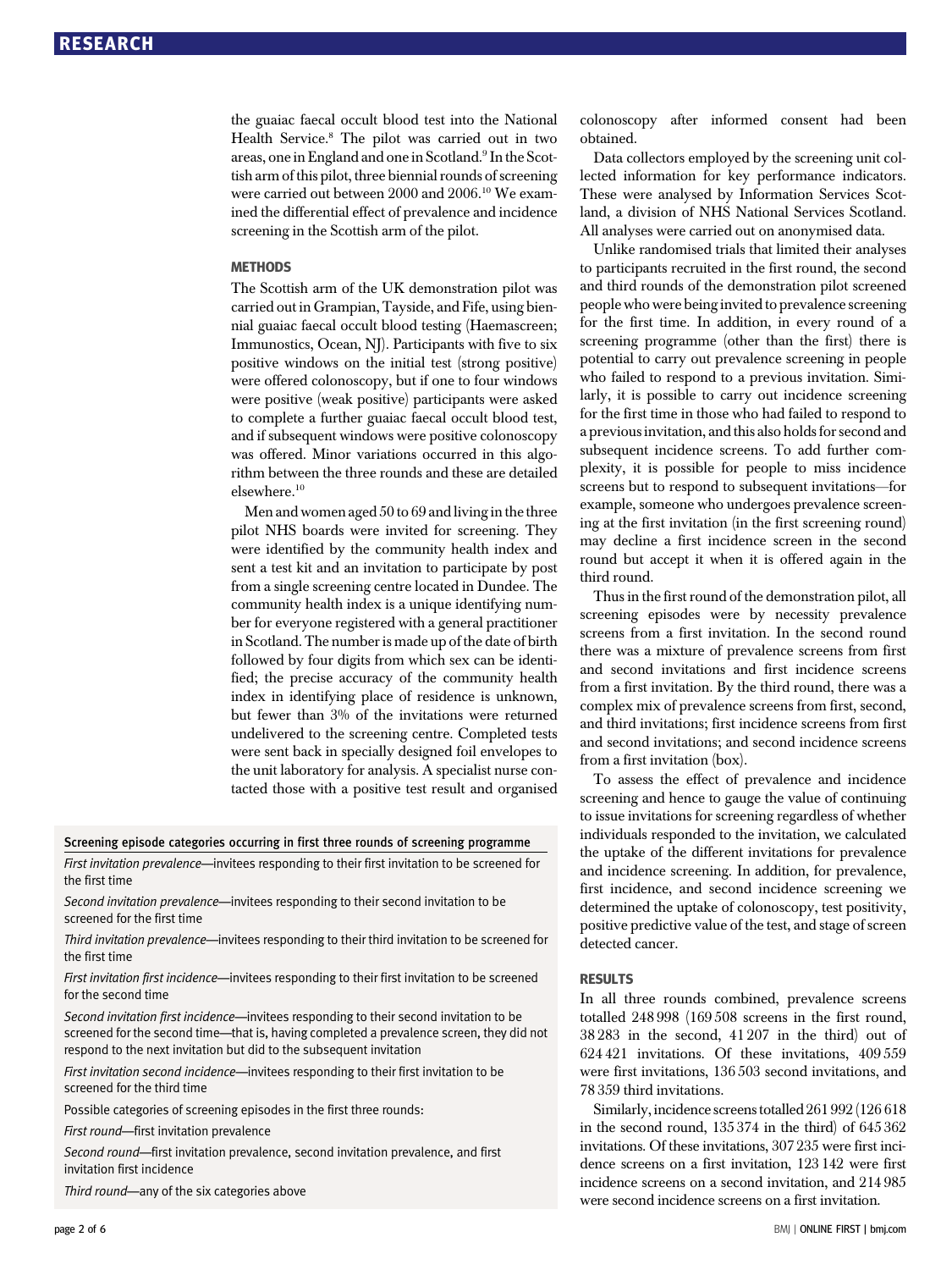#### Uptake

Uptake of the first invitation to prevalence screening was 53%, and this dropped from 55% in the first round to  $45\%$  in the second and  $48\%$  in the third (fig 1); the uptake of the second invitation for prevalence screening was 15%, and this dropped further to 12% for the third invitation (fig 1). Of the cohort invited to prevalence screening in the first round, however, uptake of prevalence screening had risen to 63% by the third round (fig 1).

The uptake of the first incidence screening on a first invitation was 54%, first incidence screening on the second invited was 86%, and second incidence screening on a first invitation was 46% (fig 1).

#### Uptake of colonoscopy

Uptake of colonoscopy in those with a positive guaiac faecal occult blood test result was 87% for prevalence screening. This rose steadily to 90% for first incidence screening and to 94.5% for second incidence screening (fig 2).

#### **Positivity**

The test positivity (proportion of returned guaiac faecal occult blood test results that were positive for blood) was 1.9% for prevalence screening, which fell to 1.7% for first incidence screening and to 1.1% for second incidence screening (fig 2).

#### Positive predictive value for cancer and adenoma

The positive predictive value for cancer was 11.0% for prevalence screening, which fell to 6.5% for first incidence screening but rose slightly to 7.5% for second incidence screening (fig 2). For adenoma the corresponding positive predictive values were 35.5%, 29.4%, and 26.7%, respectively (fig 2).

#### Stage at diagnosis

In prevalence screening the proportion of screen detected cancers diagnosed at stage I (Dukes' A) was 46.5%, but this fell to 41% for first incidence screening and to 35% for second incidence screening. However, it was also found that 6% of cancers diagnosed by prevalence screening were stage IV (Dukes' "D"), but this fell to 2% for first incidence screening, and by second incidence screening no cancer diagnosed was stage IV (fig 3).

#### **DISCUSSION**

This study clearly shows that repeated invitations to screening using faecal occult blood testing have an effect on uptake. Previously, however, relatively little was known about the true effect of prevalence and incidence screening. Even in breast cancer screening, studies that examine prevalence and incidence focus on screening rounds despite the fact that, with the exception of the first round, all rounds are a mixture of prevalence and incidence screening.<sup>1112</sup> In the UK breast screening programme, however, it is known that cancer detection rates are lower in incidence screens than in prevalence screens.<sup>13</sup>

In colorectal cancer some information can be gleaned from the previous population based trials.



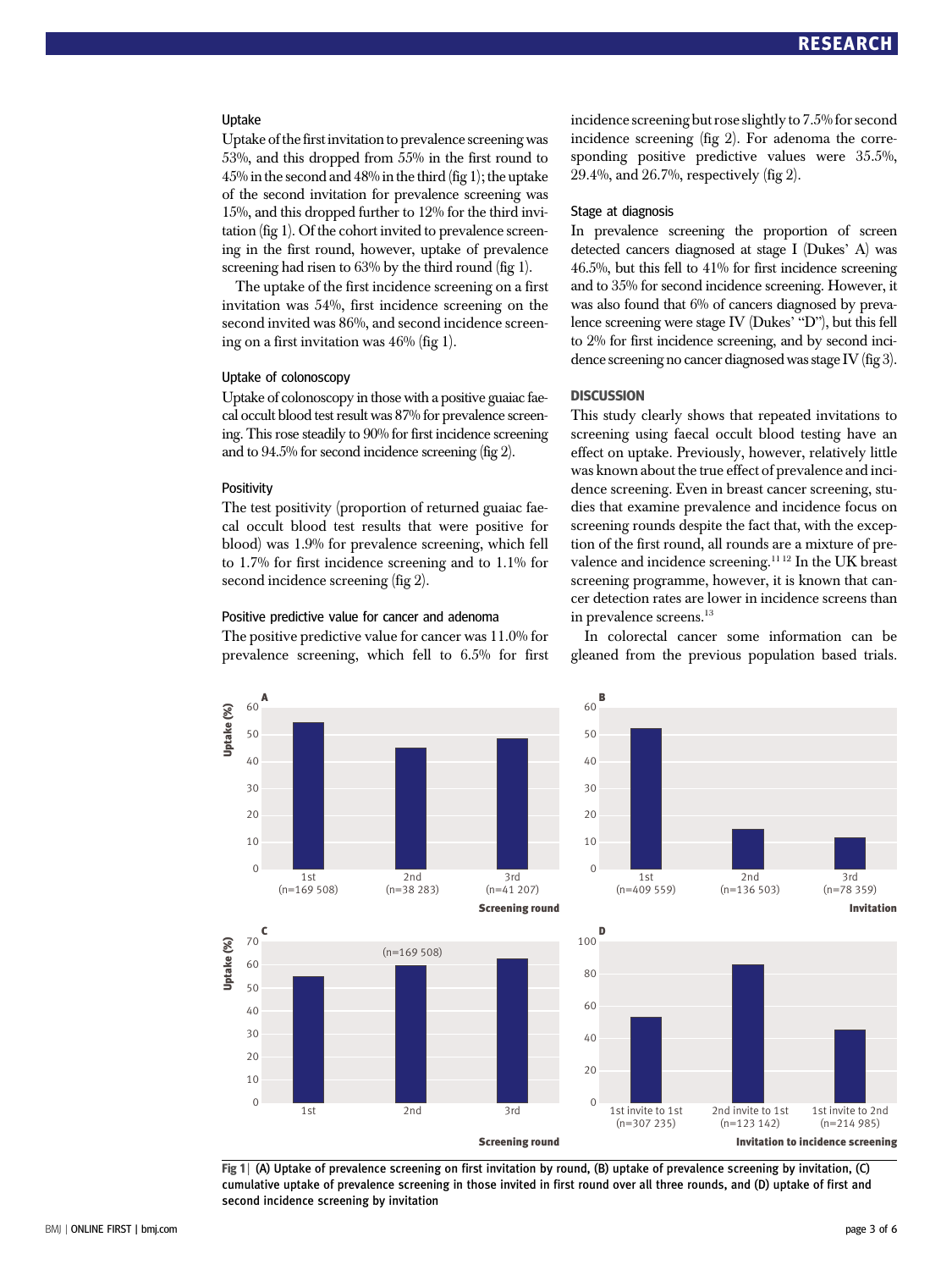





D Positive predictive value for adenoma

Screen Screen Screen Screen Screen Screen Screen Screen Screen Screen Screen Screen Screen Screen Screen Screen





Reports from a study in Nottingham<sup>3</sup> do not allow analysis of uptake by prevalence or incidence screening, but information is available on positivity, positive predictive value, and stage at diagnosis. In a Danish study,<sup>4</sup> those who declined an invitation to be screened were not invited again and hence this study does not permit detailed scrutiny of the effect of repeated invitations to screening. A Swedish study<sup>5</sup> reported on prevalence screening, first rescreening, and second rescreening but only in terms of the three screening rounds; it did not take into account the mixture of prevalence and incidence screening in the second two rounds and it did not report on the effect of repeated invitations to prevalence screening. Similarly a French study, $6$  in which small geographical areas were allocated to either screening using guaiac faecal occult blood testing or no screening, reported its results in terms of screening round rather than by incidence or prevalence.

Thus to our knowledge our report is the first to separate out prevalence and incidence screening by individual. This approach is important as it is the only way of accurately estimating the effect and hence the utility of repeated invitations for both prevalence and incidence screening.

In the Scottish demonstration pilot the uptake of prevalence screening was much higher for first invitations than for subsequent invitations, although over three rounds repeated invitations increased overall uptake of prevalence screening by 8%. This may seem modest, but it represents 13 561 people who would not have been screened had a decision been taken not to reinvite those who did not respond to an invitation, as was done in the Danish trial.4 For the rolled-out programmes across the United Kingdom, and in all countries with screening programmes that rely on repeated invitations, $14$  this has substantial implications. The drop in uptake of prevalence screening on a first invitation observed between the first and subsequent rounds is probably a function of age, as prevalence screening in the first round embraced the whole of the 50-69 age range, unlike the second and third rounds, and it is known that uptake increases with increasing age. $15$ 

The uptakes of the first invitation to first and second incidence screening were similar to the uptake of the first invitation to prevalence screening, which is lower than might be hoped as these were people who had



Fig 3 | Stage of screen detected cancer at diagnosis. stage | (Dukes' A), stage II (Dukes' B), stage III (Dukes' C), stage IV (Dukes' "D")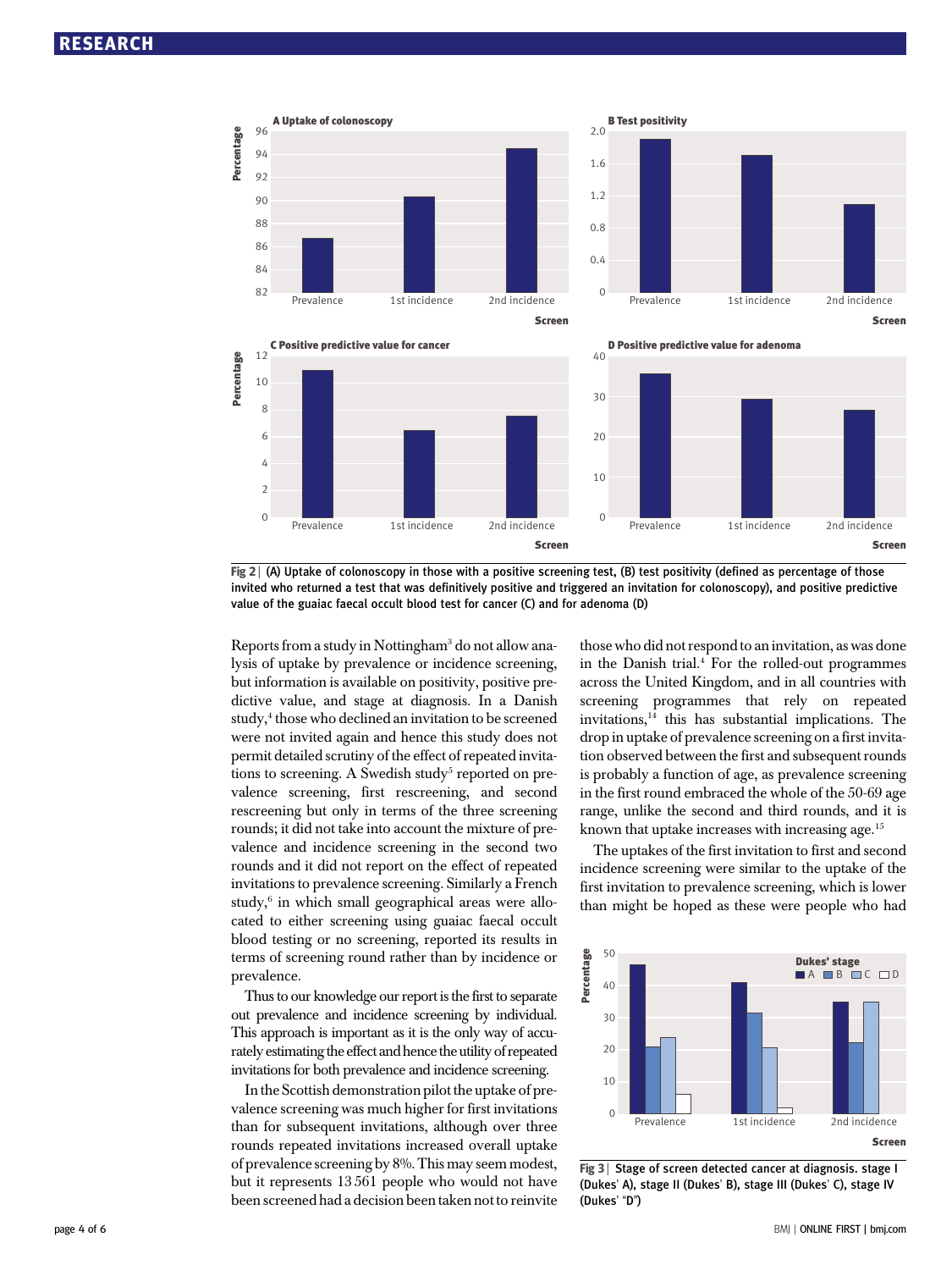already engaged in the screening process. However, the uptake of the second invitation to first incidence screening was considerably higher than the first invitation to incidence screening, indicating that those who decline an offer of incidence screening are likely to accept further invitations. It is therefore worth while continuing to offer incidence screening to those who have defaulted in the past.

The uptake of colonoscopy in those who had a positive guaiac faecal occult blood test result rose by about 8% between prevalence screening and second incidence screening. This presumably reflects the fact that those who undergo second incidence screening represent a particularly compliant group.

The drop in test positivity between prevalence screening and second incidence screening is not particularly surprising as the burden of neoplastic disease in people undergoing incidence screening should be less, owing to disease detection in previous screens. This is in keeping with the Nottingham study, which found a positivity of 2.1% at the first invitation, 1.2% for rescreening within 27 months, and 1.9% with rescreening after 27 months.<sup>3</sup>

The positive predictive value for cancer also followed the expected pattern of a drop from prevalence screening to first incidence screening. This is explained by a reduction in cancer prevalence brought about by the prevalence screen but without a parallel reduction in false positive test results. Interestingly, the positive predictive value did not drop between the first and second incidence screens, suggesting that a steady state may be reached after the prevalence screen. A similar pattern was seen for positive predictive value for adenoma, although this did seem to drop between first and second incidence screens. It is surprising therefore that previous studies have not observed these trends. The positive predictive value for cancer rose between first screening and rescreening in the Nottingham study<sup>3</sup> and significant decreases in the positive predictive value were not seen between the first and subsequent rounds in the Danish study<sup>4</sup> or the Swedish study.<sup>5</sup> In the French study<sup>6</sup> the positive predictive value for cancer fell from the first to the second screening round and then rose to a level that was consistently higher than the first round in the subsequent four rounds. The explanation for the discrepancy between the present study and previous studies may be related to the mixture of prevalence and incidence screening in the various rounds, but this does not explain the findings in the Nottingham study.

The data on stage at diagnosis revealed an interesting pattern. The proportion of people with early (stage I) cancer fell progressively from prevalence screening to first incidence screening. However, the proportion of people with advanced (stage IV) cancer also fell. This indicates that the pool of people with unrecognised metastatic disease is reduced by the prevalence screen, but this does not hold for the more advanced stages of localised disease.

Various conclusions can be made from these results. Firstly, it is clear that repeated invitation for prevalence screening increases the total number of people who undergo screening at least once. It also indicates that repeat invitations for incidence screening have a similar effect. Even more fundamental is the finding that incidence screening continues to detect important neoplastic disease. Thus the assumption that repeated screens are potentially beneficial seems to be vindicated. It could be argued, however, that the resource required for repeat invitations might be better used in other ways—for example, to encourage those with a positive test result to follow through with colonoscopy. As yet, however, an evidence base to indicate an appropriate intervention that would be effective in this respect is lacking.

The patterns of stage at diagnosis for screen detected cancer raise some particularly interesting issues. It might have been expected that the prevalence screen would have detected those people in the population harbouring advanced (but as yet asymptomatic) disease in addition to those with early disease, and that subsequent screens would detect an increasing proportion of early disease.Whereas this assumption seems to be correct in terms of patients with metastatic disease, in those with localised disease the proportion with early cancer actually drops with progressive screening. This suggests that at least a proportion of cancers diagnosed on incidence screening are not truly incident cancers but cancers that were missed on previous screens; this is not surprising given the interval cancer rate of around 30% that has been previously reported.10

The results of this study have important implications for population based screening programmes that test faeces for blood. They show for the first time that repeated invitations to both prevalence screening and incidence screening do pay dividends in terms of increasing uptake, although this is more pronounced with incidence screening (that is, in those who have already engaged with the process). In addition, we have found that both first and second incidence screening are associated with significant yields of neoplasia and that the positive predictive value for cancer does not drop between first and second incidence screening.

However, the deterioration of stage distribution of operable screen detected cancers strongly suggests that at least some cancers detected by incidence screening had been missed by previous screens. This highlights the importance of improving the screening test, and currently the two strongest candidates are flexible sigmoidoscopy and faecal immunological testing, which, unlike the guaiac faecal occult blood test, is specific for human haemoglobin. A randomised trial showed faecal immunological testing to be more sensitive for cancer and adenomas and more acceptable than the guaiac faecal occult blood test.16 With the advent of quantitative faecal immunological testing, where the positivity threshold can be set to take account of colonoscopy capacity, screening using faecal immunological testing is now a feasible option.

A recently published randomised trial of single flexible sigmoidoscopy showed significant reductions in cumulative colorectal cancer mortality and incidence<sup>17</sup>